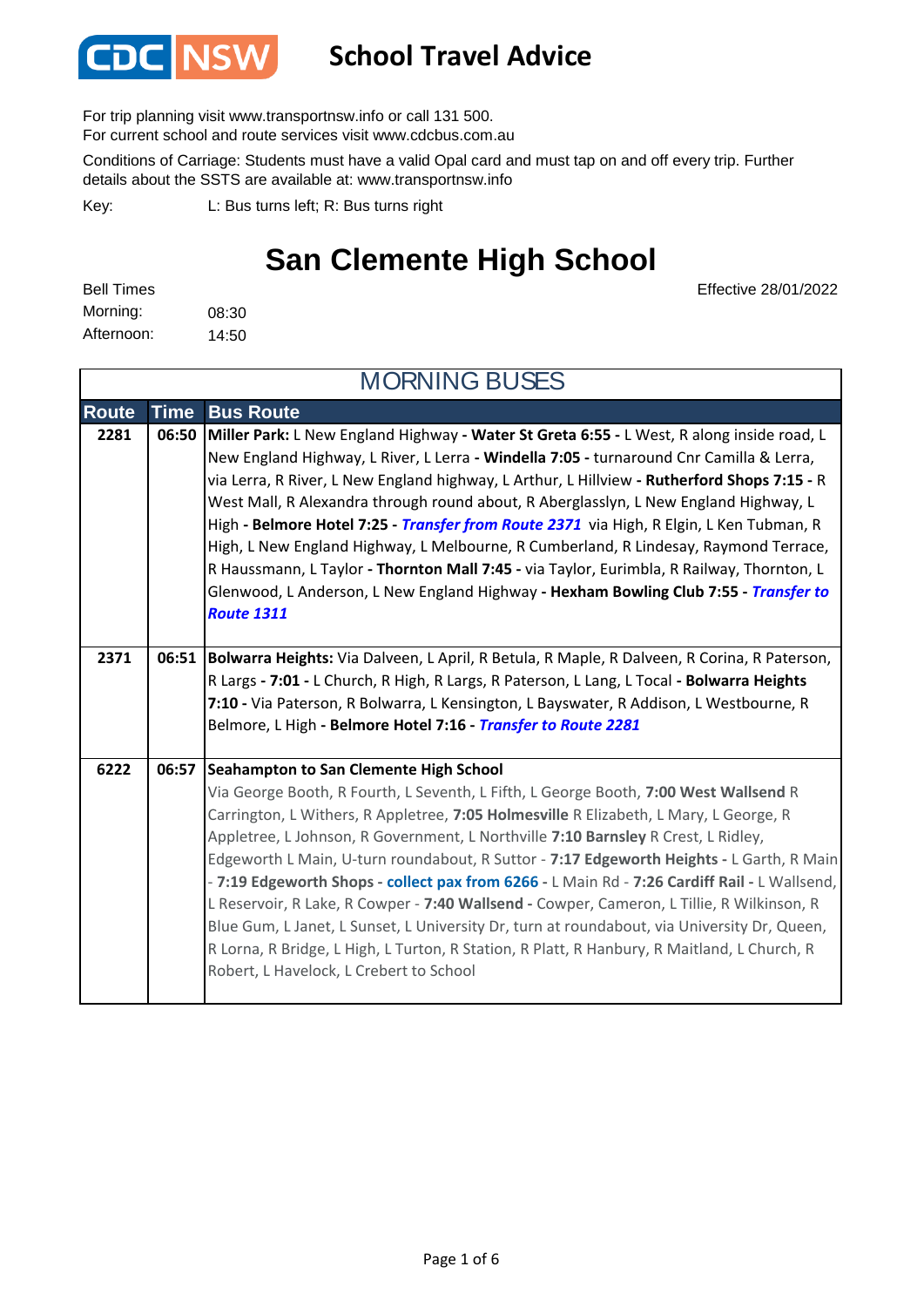| <b>Route</b> | <b>Time</b> | <b>Bus Route</b>                                                                                       |
|--------------|-------------|--------------------------------------------------------------------------------------------------------|
| 1341         |             | 07:05 Lemon Tree Passage Shops: Via Meredith, L Cook, L Morton, L Francis, R Marine, Russell, R        |
|              |             | Meredith, LGould, R Elaine, R Kenneth, L Lemon Tree Passage, R Fairlands, R Tanilba -                  |
|              |             | Mallabula (Bay St) 7:14 - Tanilba, R Wychewood, R Stanmore, L Fairlands, R Lemon Tree                  |
|              |             | Passage, R President Wilson Walk, L Diggers, around point R President Poincare, L Peace,               |
|              |             | Tanilba, L Admiralty R Caswell, R Admiralty - Tanilba, L Peace - Tanilba Bay 7:25 - Peace, R           |
|              |             | President Poincare, R Clemenceau, L Polius, R Lemon Tree Passage, L Brownes, L Lemon                   |
|              |             | Tree Passage, R Nelson Bay, R Fullerton Cove, R Nelson Bay - Fern Bay - Collect students               |
|              |             | from Route 1461 from Seaside over Stockton Bridge, Teal, R Cormorant, Tourle, L                        |
|              |             | Industrial, R Ingall, R Crebert to School 8:06                                                         |
|              |             |                                                                                                        |
| 6266         | 07:05       | <b>Cameron park to Edgeworth Shops</b>                                                                 |
|              |             | Via Oakville, R Harris, L Peatmoss, R Hilldale, L Flamingo, R Elanet, L Northlakes Dr,                 |
|              |             | Constitution Drive, L Jupiter, L Araminta, R Julindur, L Northlakes, R Minmi, L Main, 7:19             |
|              |             | <b>Edgeworth Shops - transfer to 6222</b>                                                              |
| 1411         |             | 07:09   From Medowie Via Ferodale near Fairlands, L Waropara, R Kula, L Kirrang, R Wilga, L            |
|              |             | Kirrang, L Ferodale, 7:15 - L Medowie, R Silver Wattle, L Brushbox, R Kindlebark, R                    |
|              |             | Ferodale, L Brocklesby, L James, 7:27 - R 1 <sup>st</sup> Boyd, R South - 7:40 transfer to 1391 & 1671 |
|              |             |                                                                                                        |
| 1401         |             | 07:10   From Medowie Via Grahamstown near Yacht Club, Lisadell, L Abundance, R Ferodale, -             |
|              |             | 7:18 near Peppertree - L Medowie, R Kindlebark, L Heritage, R Sassin, R Federation, L                  |
|              |             | Kindlebark, L Coachwood, L James, 7:34 Brocklesby, L Medowie, L South, Uturn 7:40                      |
|              |             | transfer to 1391 & 1671                                                                                |
| 1391         |             | 07:12   From Medowie Via Lisadell, L Fairlands, R Ferrodale, L Kirrang, L Kula, L Evans, R             |
|              |             | Abercrombie, R Ryan, L Lewis, R Fisher, L Kirrang - before Medowie Rd 7:31 - R Medowie,                |
|              |             | L South, U/Turn RAB 7:40 Collect pax from 1401, 1411 & 1651 continue South, L Medowie,                 |
|              |             | R Nelson Bay Rd, Fern Bay near Taylor 7:56 Collect pax from rte 136 Teal, R Cormorant,                 |
|              |             | Tourle, L Industrial, R Ingall, R Crebert to school                                                    |
| 1651         |             | 07:12 From Medowie Via Kirrang near Fisher, Federation, 7:16 R Sassin, L Heritage, L Kindlebark,       |
|              |             | 7:23 L Laurina, L Coachwood, L Kindlebark, L James, 7:31 L 1 <sup>st</sup> Boyd, South - 7:40 transfer |
|              |             | to 1391 & 1671                                                                                         |
| 1221         | 07:15       | Seaham Rd & Brandy Hill Dr: Via Seaham Rd - Seaham Shops 7:20 - Collect students from                  |
|              |             | Sheltons L Dixon, L Clarence Town, L Brandy Hill, R Seaham, R Port Stephens, L Glenelg, L              |
|              |             | Sturgeon - Raymond Terrace 7:47 - Transfer to Route 1311                                               |
|              |             |                                                                                                        |
| 2611         | 07:19       | Waterford County: Via Settlers, L Dragonfly, Harvest, R Raymond Terrace, L Metford, R                  |
|              |             | Chelmsford, R Highway, R King, R Lawes - Windsor Castle - Lawes, L Victoria - Victoria St              |
|              |             | Station 7:37 - Victoria, L Lawes, Hughes, R Bruce, R Blaxland, L Mitchell - Greenhill's 7:42 -         |
|              |             | via Mitchell, L Stronach, L Chisholm, R Norfolk, L South Seas, R Highway - Hexham Bowling              |
|              |             | Club 7:59 - Transfer to Route 1311                                                                     |
| 1291         | 07:20       | Tregenna & Adelaide Sts: via Tregenna, R Alton, L Rees James, L Bellevue, L Dawson - 7:28 -            |
|              |             | L Beaton, L Fairchild, L Bennett, R Dawson, L Holwell, R Dawson, L Bellevue, R Adelaide -              |
|              |             | 7:30 - L Richardson, R $1^{st}$ Benjamin Lee - 7:34 - L $1^{st}$ Hastings, R Benjamin Lee - Lakeside   |
|              |             | Shops 7:39 - L Mount Hall, L Irrawang, R Glenelg, L Adelaide, R Pacific Highway, L Industrial,         |
|              |             | R Ingall, R Crebert to School 8:07                                                                     |
|              |             |                                                                                                        |
| 6242         |             | 07:24 Shortland to San Clemente High School                                                            |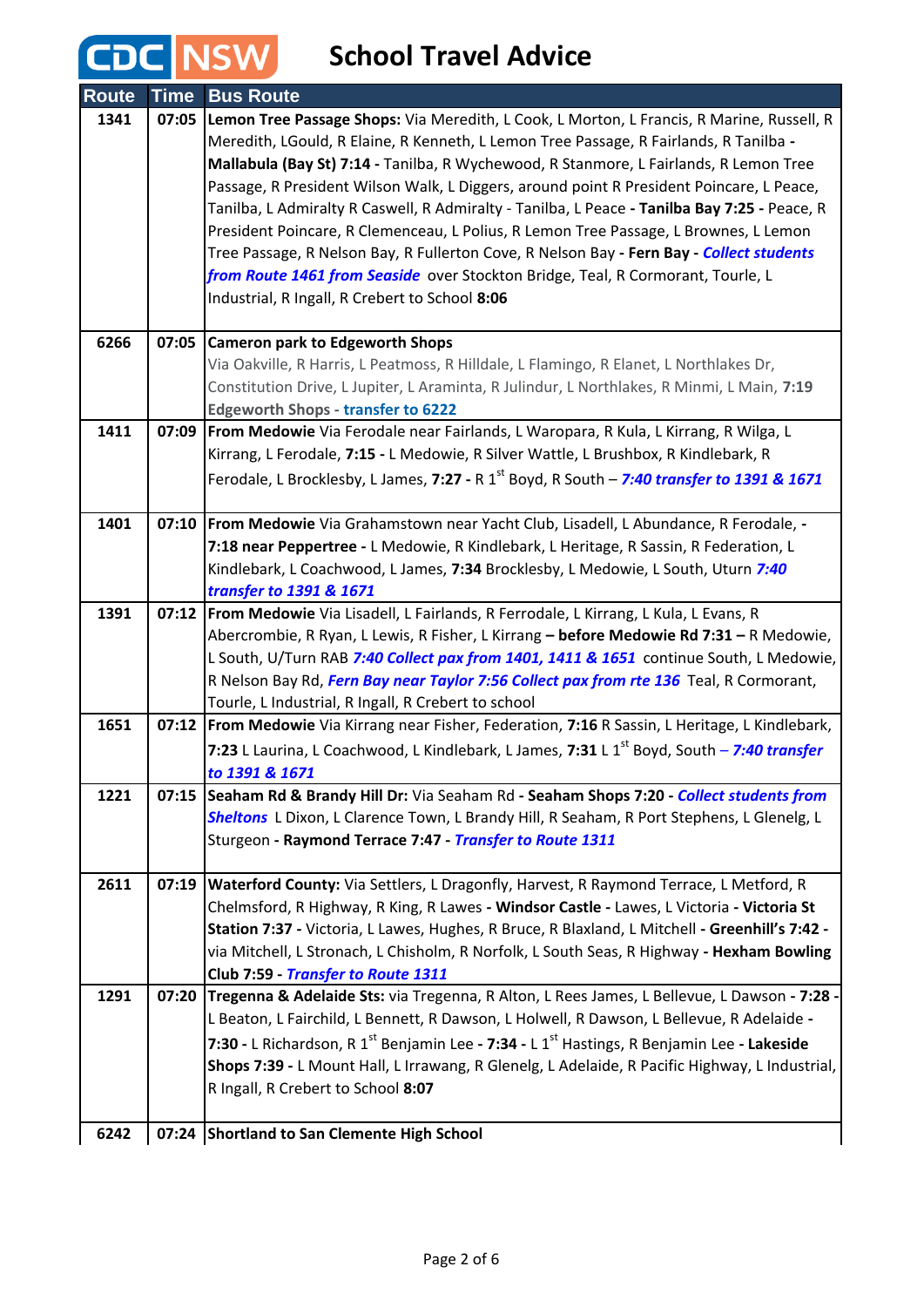| <b>Route</b> | <b>Time</b> | <b>Bus Route</b>                                                                                |
|--------------|-------------|-------------------------------------------------------------------------------------------------|
|              |             | Via Tyrrell, 7:24 Wallsend Robert, R George, L Cowper, Stapleton, L Tillie, R Wilkinson, L      |
|              |             | Moore, L Rae, R Martin, R Sandgate, 7:30 Shortland L Cobby, R Derna, R Bardia, L                |
|              |             | Sandgate, 7:35 Shortland Shops MBR 304 - L Mawson, L Marton, R Marsden, R Mort, L               |
|              |             | King, R Karloo, R Long, L Blanch, R King, L Marton, L Sandgate, Wallsend, R Maitland, L         |
|              |             | Industrial, R Ingall, R Crebert                                                                 |
| 1671         |             | 07:31 From Medowie Via South near Medowie, R Championship, L Lakewood, R South, L Sylvan,       |
|              |             | R South - 7:40 Collect overflow from 1391 - L Medowie, R Nelson Bay - Fern Bay collect          |
|              |             | pax from route 136 - Teal, R Cormorant, Tourle, L Industrial, R Ingall, R Crebert, R Vine, R    |
|              |             | Industrial, Hannell, Stewart, L Parkway, Uturn via Parkway, Uturn to School                     |
|              |             |                                                                                                 |
| 136          |             | 07:40 Fullerton Cove: Refer to 136 Timetable to Fern Bay near Taylor Rd - 7:54 transfer to 1391 |
|              |             | or 1671                                                                                         |
| 1421         |             | 07:40   Nelson Bay Rd & Seaside Blvd: via Seaside, L Norfolk, L Dune, R Seaside, L Nelson Bay - |
|              |             | 7:50 Bay Way 7:50 - via Nelson Bay, L Vardon, R Popperwell, R Taylor, L Nelson Bay, L           |
|              |             | Fullerton, L Hunter, R Mitchell - Stockton Ferry Wharf 8:03 - Via Mitchell, L Clyde, R          |
|              |             | Douglas, L Monmouth, R Roxburgh, R Hereford, L Douglas, R Flint, L Dunbar, L Griffith, R        |
|              |             | Fullerton, L Nelson Bay, Teal, R Cormorant, Tourle, L Industrial, R Ingall, R Crebert to School |
|              |             | 8:25                                                                                            |
| 1311         |             | 07:45 Sturgeon St: Collect Students from Route 1221 via Sturgeon, R William, R Irrawang, L      |
|              |             | Glenelg, L Elizabeth, R Phillip, R Bareena, L Coonanbarra, L Adelaide, R Pacific Highway, L     |
|              |             | Pacific Highway at Hexham - Hexham Bowling Club - Collect Students from Route 2281 &            |
|              |             | 2621 via Highway, L Industrial, R Ingall R Crebert to School - 8:18 -                           |
|              |             |                                                                                                 |
| 136          |             | 07:49 Seaside Blvd & Ironbark Dr: Via Route 136, please refer to timetable. Transfer to Route   |
|              |             | 1341 at Fern Bay                                                                                |

#### AFTERNOON BUSES

|      | <b>Route Time Bus Route</b>                                                                |
|------|--------------------------------------------------------------------------------------------|
| 6277 | 14:50 San Clemente High School to Shortland                                                |
|      | Via Crebert, R Barton, R Bull, L Industrial, R Maitland, L Wallsend, Sandgate, R Marton, R |
|      | King, R Karloo, L Long, L Blanch, L King, R Mort, L Marsden, L Marton, R Mawson, R         |
|      | Sandgate, R Bardia, L Derna, L Cobby, R Sandgate, L Martin, L Rae, R Moore, R Wilkinson    |
|      |                                                                                            |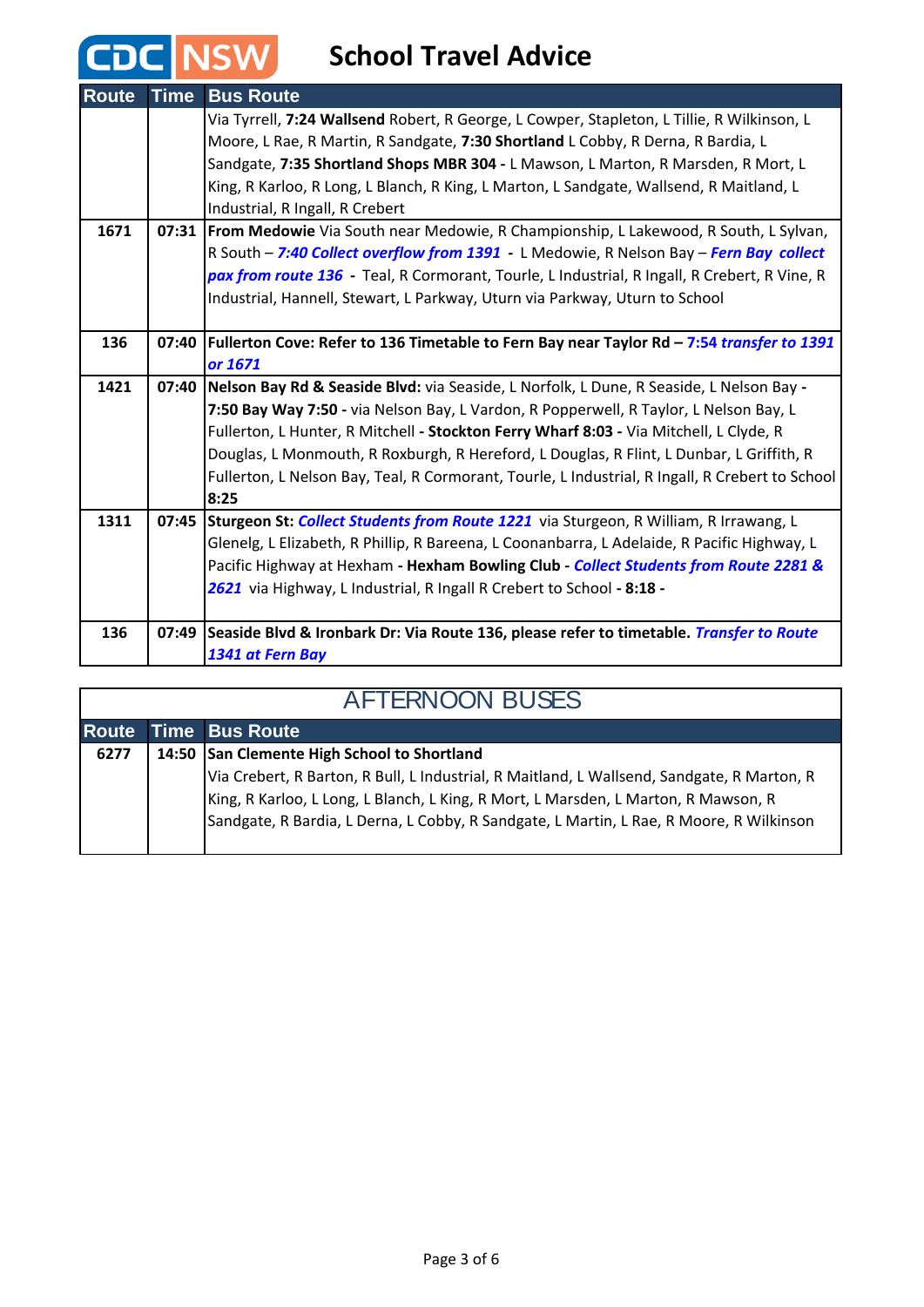| <b>Route</b> | <b>Time</b> | <b>Bus Route</b>                                                                                                                                                             |
|--------------|-------------|------------------------------------------------------------------------------------------------------------------------------------------------------------------------------|
| 6165         | 15:04       | <b>San Clemente to Cameron Park</b>                                                                                                                                          |
|              |             | Via Church, R Maitland, L Hanbury, Platt, L Station, L Turton, R High, R Harriet, L Station, R                                                                               |
|              |             | Bridge, L Lorna, Queen, University, L Sunset, R Janet, Macquarie, L Nelson - Wallsend - R                                                                                    |
|              |             | Bunn, L Kokera, R Cowper, L Lake - transfer to 6207 & 6165 at MBR 123 to Killingworth &                                                                                      |
|              |             | West Wallsend see details below - L Reservoir, R Lowry, L Main - Cardiff - L Wallsend, L                                                                                     |
|              |             | Reservoir, L Lake, R Main, Glendale, R Minmi, L Oakville, R Harris, L Northlakes - Cameron                                                                                   |
|              |             | Park - U-turn roundabout, via Northlakes, L Julindur, L Araminta, R Jupiter, R Constitution,                                                                                 |
|              |             | Northlakes, R Elanet, L Flamingo, R Hilldale, L Oakville, R Minmi                                                                                                            |
|              |             |                                                                                                                                                                              |
| 1001         | 15:05       | To Stockton Via Crebert, R Barton, R Bull, L Industrial, R Tourle, Cormorant, L Teal -                                                                                       |
|              |             | Stockton Bridge - Nelson Bay, R Fullerton, L Griffiths, R Dunbar, R Flint, L Douglas, R<br>Hereford, L Roxburgh, L Monmouth, R Douglas, L Clyde, R Mitchell - Stockton Wharf |
|              |             |                                                                                                                                                                              |
| 1245         | 15:05       | To Medowie Via Crebert, R Vine, L Industrial, R Tourle, Cormorant, L Teal, Nelson Bay, L                                                                                     |
|              |             | Medowie, R South, R Championship, L Sunningdale, L Lakewood, L South, R Sylvan, L South,                                                                                     |
|              |             | Boyd, R James, R Kindlebark, R Laurina, L Coachwood, L Kindlebark, R Brushbox, R                                                                                             |
|              |             | Silverwattle, R Medowie, R Kindlebark, L Heritage, R Sassin, L Federation, through                                                                                           |
|              |             | roundabout, Kirrang, R Fisher, L Lewis, R Ryan, L Abercrombie, L Evans, R Kula, R Kirrang, R                                                                                 |
|              |             | Ferodale, L Fairland's, R Lisadell, Grahamstown to Wade Cl                                                                                                                   |
|              |             |                                                                                                                                                                              |
| 1304         | 15:05       | To Raymond Terrace Via Crebert St, R Vine, L Industrial, R Pacific Highway - Hexham                                                                                          |
|              |             | McDonald's - via Pacific Highway, L Masonite, R Adelaide - Country Link Stop - via                                                                                           |
|              |             | Adelaide, R Richardson, R Watt, L Mount Hall - Lakeside Shops - R Benjamin Lee, L 1st                                                                                        |
|              |             | Hastings, R Benjamin Lee, R Richardson to Halloran Way                                                                                                                       |
| 1672         | 15:05       | To Fullerton Cove, RAAF Base & Medowie via Crebert St, R Barton, R Bull, L Industrial, R                                                                                     |
|              |             | Tourle, Cormorant, L Teal, Nelson Bay, R Taylor, L Popplewell, L Vardon, R Nelson Bay, L                                                                                     |
|              |             | Medowie, R South, R Championship, L Sunningdale, L Lakewood, L South, R Sylvan, L South,<br>Boyd, R James, R Kindlebark, R Laurina, L Coachwood, L Kindlebark, R Brushbox, R |
|              |             | Silverwattle, R Medowie, L Kirrang, R Fisher, L Lewis, R Ryan, L Abercrombie, L Evans, R                                                                                     |
|              |             | Kula, R Kirrang, R Ferrodale, L Abundance, R Lisadell, Lisadell & Kedahla 4:15                                                                                               |
|              |             |                                                                                                                                                                              |
| 1323         | 15:10       | To Raymond Terrace Via Crebert, R Vine, L Industrial, R Pacific Highway - Hexham                                                                                             |
|              |             | McDonalds - Transfer Students for Thornton to Route 2522 via Highway, L over Hexham                                                                                          |
|              |             | Bridge, L Masonite, R Adelaide, R Tathra, Phillip, L Elizabeth, Glenelg, R Sturgeon -                                                                                        |
|              |             | Raymond Terrace - Transfer Students for Clarence Town and Seaham to Route 1272 via                                                                                           |
|              |             | Sturgeon, R William, L Adelaide, L Tregenna, L Alton, R Binn, R Pennington, L Alton, L Rees                                                                                  |
|              |             | James, L Bellevue, L Dawson, L Beaton, L Fairchild, L Bennett, R Dawson, L Howell, R                                                                                         |
|              |             | Dawson                                                                                                                                                                       |
| 2373         | 15:10       | To Thornton, Maitland, Bolwarra, Largs Via Crebert, R Barton, R Bull, L Industrial, L                                                                                        |
|              |             | Maitland, New England Highway, exit Weakleys, L Glenwood, R Thornton, Railway, R                                                                                             |
|              |             | Somerset, L Government, R Taylor, R Haussmann, R Raymond Terrace, L Forest, L Grey                                                                                           |
|              |             | Gum, R Forest, L Raymond Terrace, L Settlers, L Dragonfly, Harvest, R Raymond Terrace,                                                                                       |
|              |             | Lindesay, R High, R Hunter, R Pierce, R Lindesay, L High, R Highway, Les Darcy, R Church, L                                                                                  |
|              |             | High, R Belmore, L Westbourne, R Addison, L Bayswater, R Kensington, R Bolwarra, L                                                                                           |
|              |             | Paterson, L Hunterglen, R Highland, R Bolwarra Park, L Paterson, R Maitland Vale, L                                                                                          |
|              |             | Wesley, R James, L Paterson, R Corina, L Dalveen, L April, R Betula, R Maple, L Dalveen, L<br>High, L Church, R Largs, R Paterson, R Dunmore, L Morpeth Rd                   |
|              |             |                                                                                                                                                                              |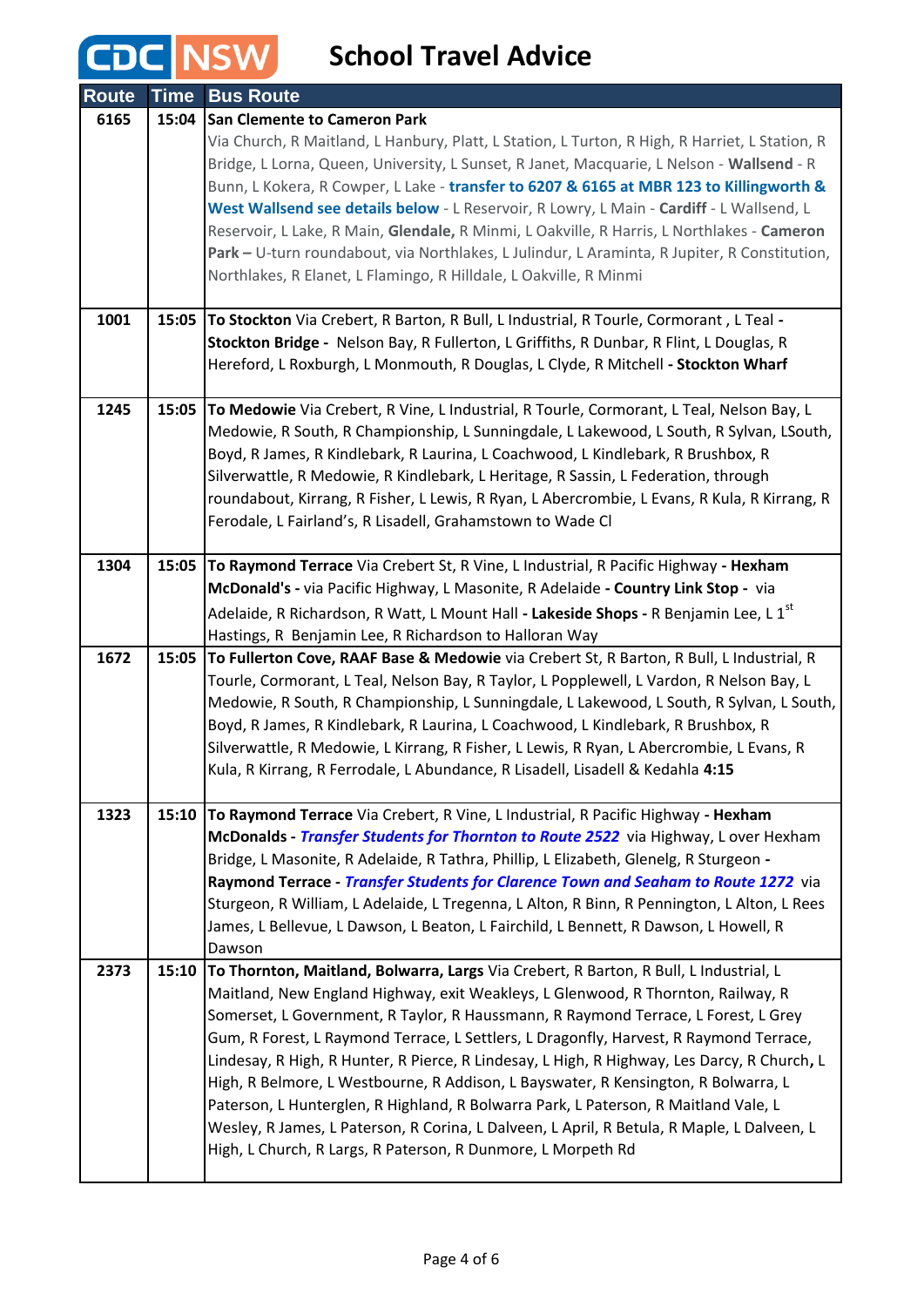| <b>Route</b>                  | <b>Time</b> | <b>Bus Route</b>                                                                                                                                                                                                                                                                                                                                                                                                                                                                                                                                                                                                                                                                                                                                                                     |
|-------------------------------|-------------|--------------------------------------------------------------------------------------------------------------------------------------------------------------------------------------------------------------------------------------------------------------------------------------------------------------------------------------------------------------------------------------------------------------------------------------------------------------------------------------------------------------------------------------------------------------------------------------------------------------------------------------------------------------------------------------------------------------------------------------------------------------------------------------|
| 1202                          | 15:15       | To Lemon Tree Passage Via Crebert, R Vine, L Industrial, R Tourle, Cormorant, L Teal -<br>Stockton Bridge - Nelson Bay, L Lemon Tree Passage, L Michael, turn around at<br>Community Hall, Michael, L Lemon Tree Passage, L Rookes, L Lemon Tree Passage, R<br>Brownes, R Lemon Tree Passage, L Ave of the Allies, L Poilus, R Clemenceau, L President<br>Poincare, L Peace, Tanilba, L Admiralty, R Caswell, R Tanilba, Peace, R Diggers, R President<br>Wilson, L Lemon Tree Passage, L Fairlands, R Tanilba, R Wychewood, R Strathmore, L<br>Fairlands, L Lemon Tree Passage, R Kenneth, L Elaine, L Gould, R Meredith, L Russell, L<br>Marine, L Francis, R Morton, R Cook, R Meredith - Lemon Tree Passage Shops                                                                |
| 1251                          | 15:15       | To Lemon Tree Passage Via Crebert, R Barton, R Bull, L Industrial, R Tourle, across Stockton<br>Bridge, Nelson Bay - Fern Bay Shops - Nelson Bay, R Seaside, L Norfolk, L Dune, R Seaside,<br>Fullerton Cove - Fullerton Cove - Fullerton Cove, L Nelson Bay - Williamtown Metro -<br>Nelson Bay, L Lemon Tree Passage, L Avenue of the Allies, L Poilus, R Clemenceau, L<br>President Poincare, L Peace, Tanilba, L Admiralty, R Caswell, R Admiralty, Tanilba, Peace, R<br>Diggers, R President Wilson, L Lemon Tree Passage, L Fairlands, R Tanilba, R Wychewood, R<br>Strathmore, L Fairlands, L Lemon Tree Passage, R Kenneth, L Elaine, L Gould, R Meredith, L<br>Shearman, R Russell, L Marine, L Francis, R Morton, R Cook, R Meredith - Lemon Tree<br><b>Passage Shops</b>  |
| 1272                          | 15:40       | Sturgeon St: Transfer from Route 1323 via Sturgeon, L William, R Port Stephens, L William<br>Bailey, Seaham, L Brandy Hill - R Clarence Town, R Cross, R Torrence, L Warren - Seaham<br>Shops - L Dixon, R Clarence Town - Clarence Town                                                                                                                                                                                                                                                                                                                                                                                                                                                                                                                                             |
| 2522<br>Fri Only              | 15:41       | Hexham McDonalds: Transfer from Route 1323 via New England Highway, L Tarro<br>overpass, L Anderson, R Glenwood, R Thornton, Railway - Thornton Newsagents - Transfer<br>students for Chisholm to Route 1378 via Railway, L Eurimbla, Taylor - Thornton Mall - R<br>Haussmann, L Raymond Terrace, L Metford, L Chelmsford - Metford Shops - R Schanck, L<br>Lowe, R Ferraby, R Highway, L South Seas, R Chisholm, L Stronach, R Mitchell, L Highway, R<br>Victoria - Victoria St Station - via Victoria, R Lawes, L Melbourne, R Highway, Les Darcy, R<br>High - Town Hall                                                                                                                                                                                                           |
| 2522<br>Mon to<br>Thu<br>Only |             | 15:41 Hexham McDonalds: Transfer from Route 1323 via New England Highway, L Tarro<br>overpass, L Anderson, R Glenwood, R Thornton, Railway - Thornton Newsagents - Transfer<br>students for Chisholm to Route 1378 via Railway, L Eurimbla, Taylor - Thornton Mall - R<br>Haussmann, L Raymond Terrace, L Metford, L Chelmsford - Metford Shops - R Schanck, L<br>Lowe, R Ferraby, R Highway, L South Seas, R Chisholm, L Stronach, R Mitchell, L Highway,<br>Les Darcy, R High - St Mary's - L Ken Tubman, R Church, L High, R Belmore, R Lorn, L Queen,<br>L Short, R Belmore, L Westbourne, R Addison, L Bayswater, R Kensington, R Bolwarra, L<br>Paterson, L Tocal, R Lang, R Paterson, R Largs, L Church, R High, R Dalveen Rd, R Corina Ave,<br>L Paterson - Bolwarra Heights |
| 6207                          | 15:50       | <b>Elermore Vale to Killingworth &amp; Wakefield</b><br>Via Lake - MBR 123 collect pax from 6271 - R Main, L Garth, R Suttor, L Main, L Ridley, R<br>Crest, L Northville, L Wakefield, R The Broadway - Killingworth - L Stephenson, R Park, R<br>The Boulevarde, R The Broadway, R Wakefield - Wakefield - L School                                                                                                                                                                                                                                                                                                                                                                                                                                                                 |
| 6271                          | 15:50       | <b>Elermore Vale to Edgeworth &amp; Seahampton</b>                                                                                                                                                                                                                                                                                                                                                                                                                                                                                                                                                                                                                                                                                                                                   |